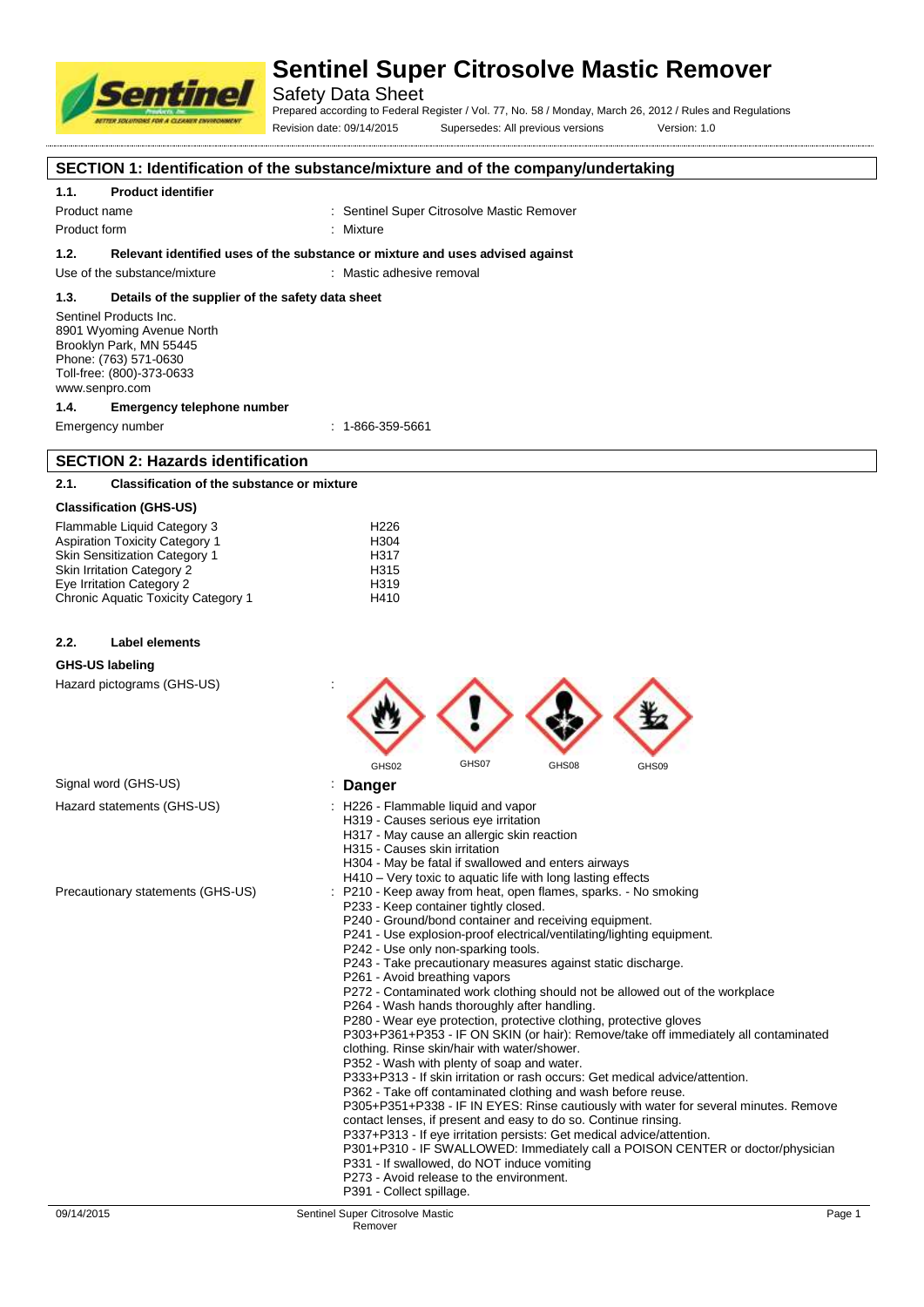Safety Data Sheet

Prepared according to Federal Register / Vol. 77, No. 58 / Monday, March 26, 2012 / Rules and Regulations

P370+P378 - In case of fire: Use dry chemical, foam, CO2 for extinction P403+P235 - Store in a well-ventilated place. Keep cool P405 - Store locked up

P501 - Dispose of contents/container to licensed waste handling facility

## **2.3. Other hazards**

## No additional information available

## **2.4. Unknown acute toxicity (GHS-US)**

No data available

#### **SECTION 3: Composition/information on ingredients**

### **3.1. Substance**

Not applicable

#### **3.2. Mixture**

| Name                                                                                                   | <b>Product identifier</b> | %            |
|--------------------------------------------------------------------------------------------------------|---------------------------|--------------|
| d-Limonene                                                                                             | (CAS No) 5989-27-5        | Proprietary* |
| 2-(2-butoxyethoxy)ethanol                                                                              | (CAS No) 112-34-5         | Proprietary* |
| Surfactant                                                                                             | (CAS No) Proprietary      | Proprietary* |
| *The exact product identification and/or percentage of composition has been withheld as a trade secret |                           |              |

| <b>SECTION 4: First aid measures</b>      |                                                             |                                                                                                                                                                                                                                                                                                                                                                                       |  |  |  |
|-------------------------------------------|-------------------------------------------------------------|---------------------------------------------------------------------------------------------------------------------------------------------------------------------------------------------------------------------------------------------------------------------------------------------------------------------------------------------------------------------------------------|--|--|--|
| Description of first aid measures<br>4.1. |                                                             |                                                                                                                                                                                                                                                                                                                                                                                       |  |  |  |
| First-aid measures general                |                                                             | : Never give anything by mouth to an unconscious person. If you feel unwell, seek medical advice<br>(show the label where possible).                                                                                                                                                                                                                                                  |  |  |  |
| First-aid measures after inhalation       |                                                             | : IF INHALED: If breathing difficulties, dizziness, or light headedness occur when working in areas<br>with high vapor concentation, remove to fresh air and keep at rest in a position comfortable for<br>breathing. Call a POISON CENTER or doctor/physician if you feel unwell. If breathing stops,<br>begin artificial respiration and seek immediate medical attention.          |  |  |  |
| First-aid measures after skin contact     |                                                             | : IF ON SKIN: Remove contaminated clothing. Immediately rinse with plenty of mild soap and<br>water (for at least 15 minutes). If skin irritation occurs, get medical advice/attention.                                                                                                                                                                                               |  |  |  |
| First-aid measures after eye contact      |                                                             | : IF IN EYES: Rinse immediately and thoroughly, pulling the eyelids well away from the eye (15<br>minutes minimum). Remove contact lenses, if present and easy to do so. Continue rinsing. If eye<br>irritation occurs, get medical advice/attention.                                                                                                                                 |  |  |  |
| First-aid measures after ingestion        |                                                             | : IF SWALLOWED: Immediately call a POISON CENTER or doctor/physician. Do NOT induce<br>vomiting. Obtain emergency medical attention.                                                                                                                                                                                                                                                  |  |  |  |
| 4.2.                                      | Most important symptoms and effects, both acute and delayed |                                                                                                                                                                                                                                                                                                                                                                                       |  |  |  |
| Symptoms/injuries                         |                                                             | : May be fatal if swallowed and enters airways.                                                                                                                                                                                                                                                                                                                                       |  |  |  |
| Symptoms/injuries after inhalation        |                                                             | : Inhalation of excessive concentration of vapors or mists may cause irritation of the nose and<br>throat and signs of nervous system depression (e.g. drowsiness, dizziness, loss of coordination<br>and fatigue). Persons with impaired lung function or asthma-like conditions may experience<br>additional breathing difficulties due to the irritant properties of the material. |  |  |  |
| Symptoms/injuries after skin contact      |                                                             | : Contact may cause irritation. Prolonged or repeated exposure to this material may cause<br>redness, burning, drying or cracking of the skin or dermatitis. Persons with pre-existing skin<br>disorders may be more susceptible to the effects of this material.                                                                                                                     |  |  |  |
| Symptoms/injuries after eye contact       |                                                             | : Direct contact with the eyes is likely to be irritating. May cause burning, tearing or redness.                                                                                                                                                                                                                                                                                     |  |  |  |
| Symptoms/injuries after ingestion         |                                                             | : Ingestion of excessive quantities may cause irritation of the digestive tract.                                                                                                                                                                                                                                                                                                      |  |  |  |
| Chronic symptoms                          |                                                             | : No data available.                                                                                                                                                                                                                                                                                                                                                                  |  |  |  |

**4.3. Indication of any immediate medical attention and special treatment needed**

No additional information available

| <b>Extinguishing media</b>     |                                                                                                                                                                                                |                                                                                                                                                                         |
|--------------------------------|------------------------------------------------------------------------------------------------------------------------------------------------------------------------------------------------|-------------------------------------------------------------------------------------------------------------------------------------------------------------------------|
|                                |                                                                                                                                                                                                | : Dry chemical. Carbon dioxide. Foam.                                                                                                                                   |
|                                |                                                                                                                                                                                                |                                                                                                                                                                         |
|                                |                                                                                                                                                                                                | : This material is an NFPA II combustible liquid.                                                                                                                       |
|                                |                                                                                                                                                                                                | : Heat may build pressure, rupturing closed containers, spreading fire and increasing risk of burns<br>and injuries.                                                    |
|                                |                                                                                                                                                                                                | : No dangerous reactions known under normal conditions of use.                                                                                                          |
| <b>Advice for firefighters</b> |                                                                                                                                                                                                |                                                                                                                                                                         |
|                                |                                                                                                                                                                                                | : Use water spray or fog for cooling exposed containers. Exercise caution when fighting any<br>chemical fire. Do not dispose of fire-fighting water in the environment. |
|                                |                                                                                                                                                                                                | : Do not enter fire area without proper protective equipment, including respiratory protection.                                                                         |
|                                |                                                                                                                                                                                                |                                                                                                                                                                         |
|                                | <b>SECTION 5: Firefighting measures</b><br>Suitable extinguishing media<br>Fire hazard<br><b>Explosion hazard</b><br>Reactivity<br>Firefighting instructions<br>Protection during firefighting | Special hazards arising from the substance or mixture                                                                                                                   |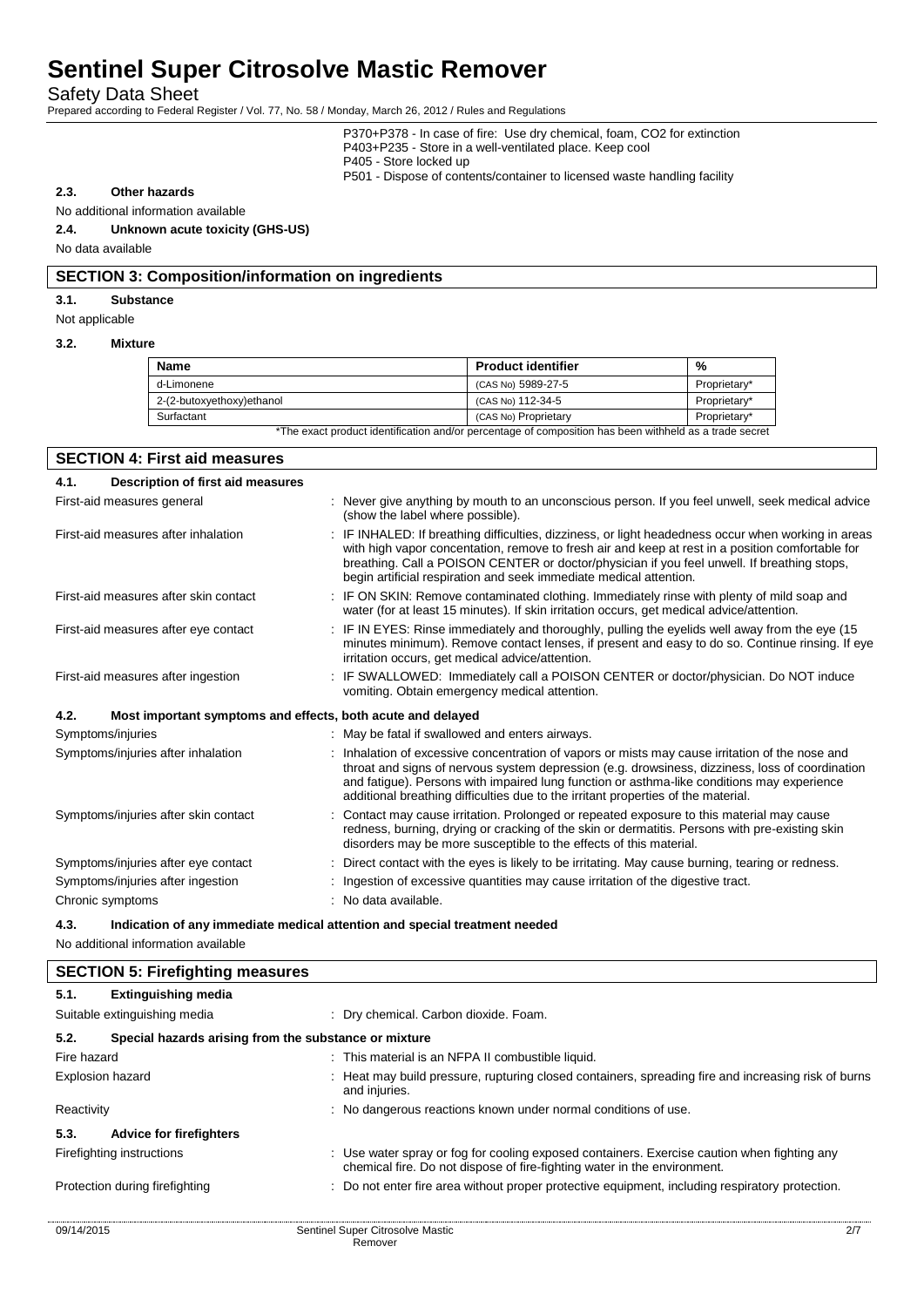Safety Data Sheet

Prepared according to Federal Register / Vol. 77, No. 58 / Monday, March 26, 2012 / Rules and Regulations

| <b>SECTION 6: Accidental release measures</b>                |                                                                     |  |                                                                                                                                                                                                                                                                                                                                                         |
|--------------------------------------------------------------|---------------------------------------------------------------------|--|---------------------------------------------------------------------------------------------------------------------------------------------------------------------------------------------------------------------------------------------------------------------------------------------------------------------------------------------------------|
| 6.1.                                                         | Personal precautions, protective equipment and emergency procedures |  |                                                                                                                                                                                                                                                                                                                                                         |
| General measures                                             |                                                                     |  | Evacuate area. Keep upwind. Ventilate area. Keep all sources of ignition and hot metal surfaces<br>away from spill. Spill should be handled by trained clean-up crews properly equipped with<br>respiratory equipment and full chemical protective gear (see Section 8).                                                                                |
| 6.1.1.                                                       | For non-emergency personnel                                         |  |                                                                                                                                                                                                                                                                                                                                                         |
|                                                              | Protective equipment                                                |  | : Wear Protective equipment as described in Section 8.                                                                                                                                                                                                                                                                                                  |
|                                                              | Emergency procedures                                                |  | Evacuate unnecessary personnel.                                                                                                                                                                                                                                                                                                                         |
| 6.1.2.                                                       | For emergency responders                                            |  |                                                                                                                                                                                                                                                                                                                                                         |
|                                                              | Protective equipment                                                |  | : Wear suitable protective clothing, gloves and eye or face protection. Approved supplied-air<br>respirator, in case of emergency.                                                                                                                                                                                                                      |
| 6.2.                                                         | <b>Environmental precautions</b>                                    |  |                                                                                                                                                                                                                                                                                                                                                         |
|                                                              |                                                                     |  | Prevent entry to sewers and public waters. Notify authorities if liquid enters sewers or public waters. Avoid release to the environment.                                                                                                                                                                                                               |
| 6.3.<br>Methods and material for containment and cleaning up |                                                                     |  |                                                                                                                                                                                                                                                                                                                                                         |
|                                                              | For containment                                                     |  | : Contain any spills with dikes or absorbents to prevent migration and entry into sewers or<br>streams. Foam may be used to suppress vapors.                                                                                                                                                                                                            |
|                                                              | Methods for cleaning up                                             |  | Soak up spills with inert solids, such as clay or diatomaceous earth as soon as possible. Place in<br>a suitable container for disposal in accordance with the waste regulations (see Section 13).                                                                                                                                                      |
| 6.4.                                                         | Reference to other sections                                         |  |                                                                                                                                                                                                                                                                                                                                                         |
| No additional information available                          |                                                                     |  |                                                                                                                                                                                                                                                                                                                                                         |
| <b>SECTION 7: Handling and storage</b>                       |                                                                     |  |                                                                                                                                                                                                                                                                                                                                                         |
| 7.1.                                                         | <b>Precautions for safe handling</b>                                |  |                                                                                                                                                                                                                                                                                                                                                         |
|                                                              | Precautions for safe handling                                       |  | Do not handle until all safety precautions have been read and understood. Wash hands and<br>other exposed areas with mild soap and water before eating, drinking or smoking and when<br>leaving work. Provide good ventilation in process area to prevent formation of vapor. Do not<br>breathe mists. Keep away from sources of ignition - No smoking. |

## **7.2. Conditions for safe storage, including any incompatibilities**

Storage conditions **interpret only in the original container in a cool, well ventilated place away from : Heat sources.** 

# **7.3. Specific end use(s)**

No additional information available

# **SECTION 8: Exposure controls/personal protection**

## **8.1. Control parameters**

| d-Limonene (5989-27-5) |                      |  |  |
|------------------------|----------------------|--|--|
| Remark (ACGIH)         | OELs not established |  |  |
| Remark (US OSHA)       | OELs not established |  |  |

Keep container closed when not in use.

| 2-(2-butoxyethoxy)ethanol (112-34-5) |                      |  |  |
|--------------------------------------|----------------------|--|--|
| Remark (ACGIH)                       | TWA - 10 ppm         |  |  |
| Remark (US OSHA)                     | OELs not established |  |  |

| Surfactant (Proprietary) |                      |  |  |  |
|--------------------------|----------------------|--|--|--|
| Remark (ACGIH)           | OELs not established |  |  |  |
| Remark (US OSHA)         | OELs not established |  |  |  |

# **8.2. Exposure controls**

- Appropriate engineering controls : Ensure adequate ventilation, especially in confined areas.
- Personal protective equipment : Gloves. Protective clothing. Protective goggles. Respiratory protection of the dependent type.

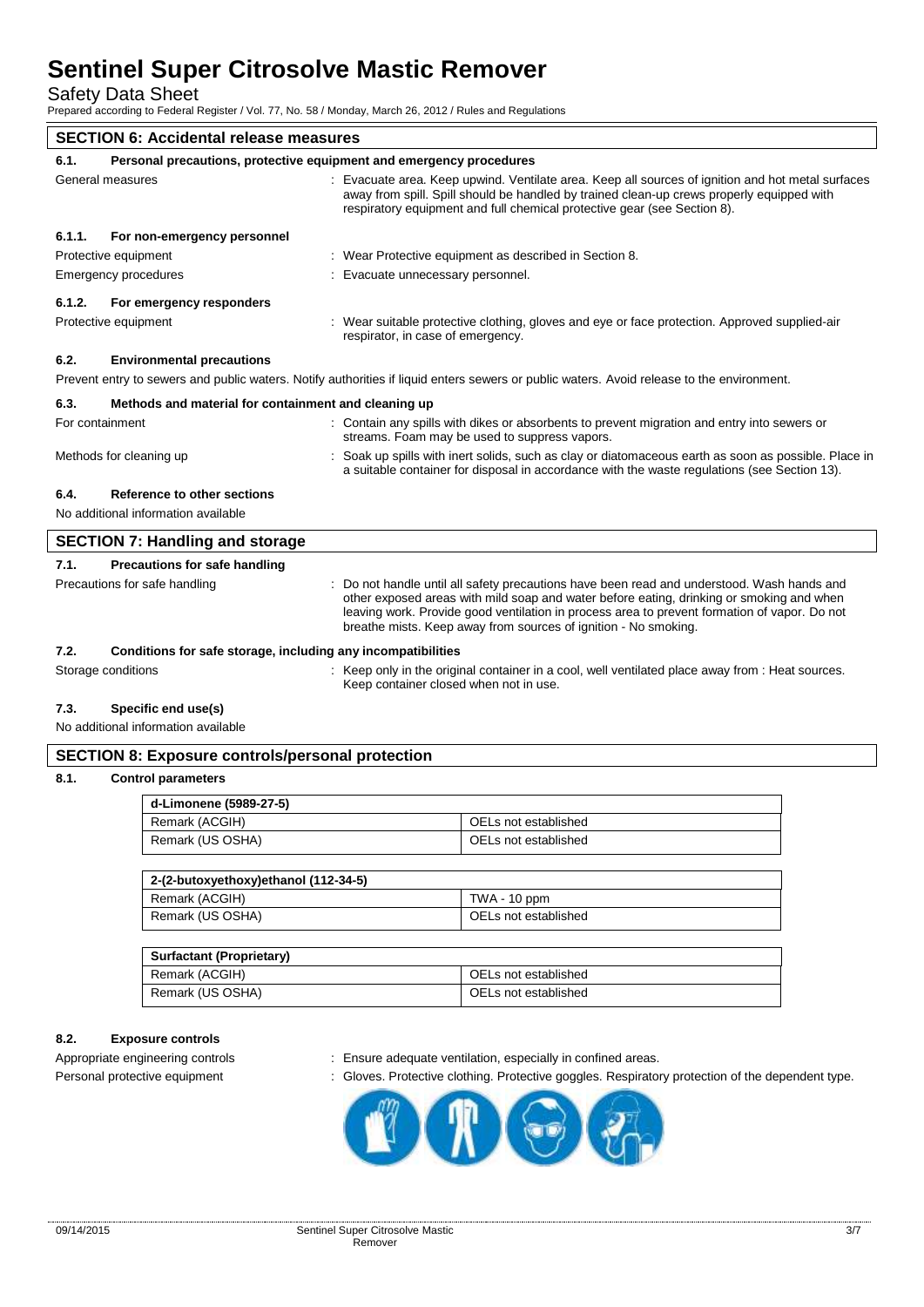Safety Data Sheet

Prepared according to Federal Register / Vol. 77, No. 58 / Monday, March 26, 2012 / Rules and Regulations

| Hand protection          | : Use gloves chemically resistant to this material when prolonged or repeated contact could occur.<br>Gloves should be classified under Standard EN 374 or ASTM F1296. Suggested glove materials<br>are: Natural rubber ("latex"), Neoprene, Nitrile/butadiene rubber, Polyethylene, Ethyl vinyl<br>alcohol laminate, PVC or vinyl. |
|--------------------------|-------------------------------------------------------------------------------------------------------------------------------------------------------------------------------------------------------------------------------------------------------------------------------------------------------------------------------------|
| Eye protection           | : Eye protection, including both chemical splash goggles and face shield, must be worn when<br>possibility exists for eye contact due to spraying liquid or airborne particles.                                                                                                                                                     |
| Skin and body protection | : It is suggested a source of clean water be available in the work area for flushing eyes and skin.<br>Impervious clothing should be worn as needed.                                                                                                                                                                                |
| Respiratory protection   | : An approved organic vapor respirator/supplied air or self-contained breathing apparatus must be<br>used when vapor concentration exceeds applicable exposure limits.                                                                                                                                                              |

## **SECTION 9: Physical and chemical properties**

| Information on basic physical and chemical properties<br>9.1. |                                            |
|---------------------------------------------------------------|--------------------------------------------|
| Physical state                                                | : Liquid                                   |
| Appearance                                                    | Hazy                                       |
| Color                                                         | None                                       |
| Odor                                                          | Orange Citrus                              |
| <b>Odor Threshold</b>                                         | No data available                          |
| pH                                                            | Not applicable                             |
| Relative evaporation rate (butyl acetate=1)                   | Slower than ether                          |
| Melting point                                                 | No data available                          |
| Freezing point                                                | No data available                          |
| Boiling point                                                 | 176 °C (348.8 °F) Note: Minimum.           |
| Flash point                                                   | 43 °C (109 °F) Note: Minimum. Method: PMCC |
| Self ignition temperature                                     | No data available                          |
| Decomposition temperature                                     | No data available                          |
| Flammability (solid, gas)                                     | No data available                          |
| Vapor pressure                                                | < 2 mm Hg at 68 $\degree$ F                |
| Relative vapor density at 20 °C                               | Heavier than air.                          |
| Relative density                                              | No data available                          |
| Solubility                                                    | : No data available                        |
| Log Pow                                                       | : No data available                        |
| Log Kow                                                       | No data available                          |
| Viscosity, kinematic                                          | No data available                          |
| Viscosity, dynamic                                            | No data available                          |
| <b>Explosive properties</b>                                   | No data available                          |
| Oxidizing properties                                          | No data available                          |
| <b>Explosive limits</b>                                       | No data available                          |

# **SECTION 10: Stability and reactivity**

## **10.1. Reactivity**

No dangerous reactions known under normal conditions of use.

## **10.2. Chemical stability**

Stable under recommended handling and storage conditions (see section 7).

## **10.3. Possibility of hazardous reactions**

None known.

# **10.4. Conditions to avoid**

Sparks. Heat. Open flame.

#### **10.5. Incompatible materials**

Avoid contact with : Strong oxidizing agents.

## **10.6. Hazardous decomposition products**

Thermal decomposition generates : Carbon oxides (CO, CO2).

# **SECTION 11: Toxicological information**

# **11.1. Information on toxicological effects**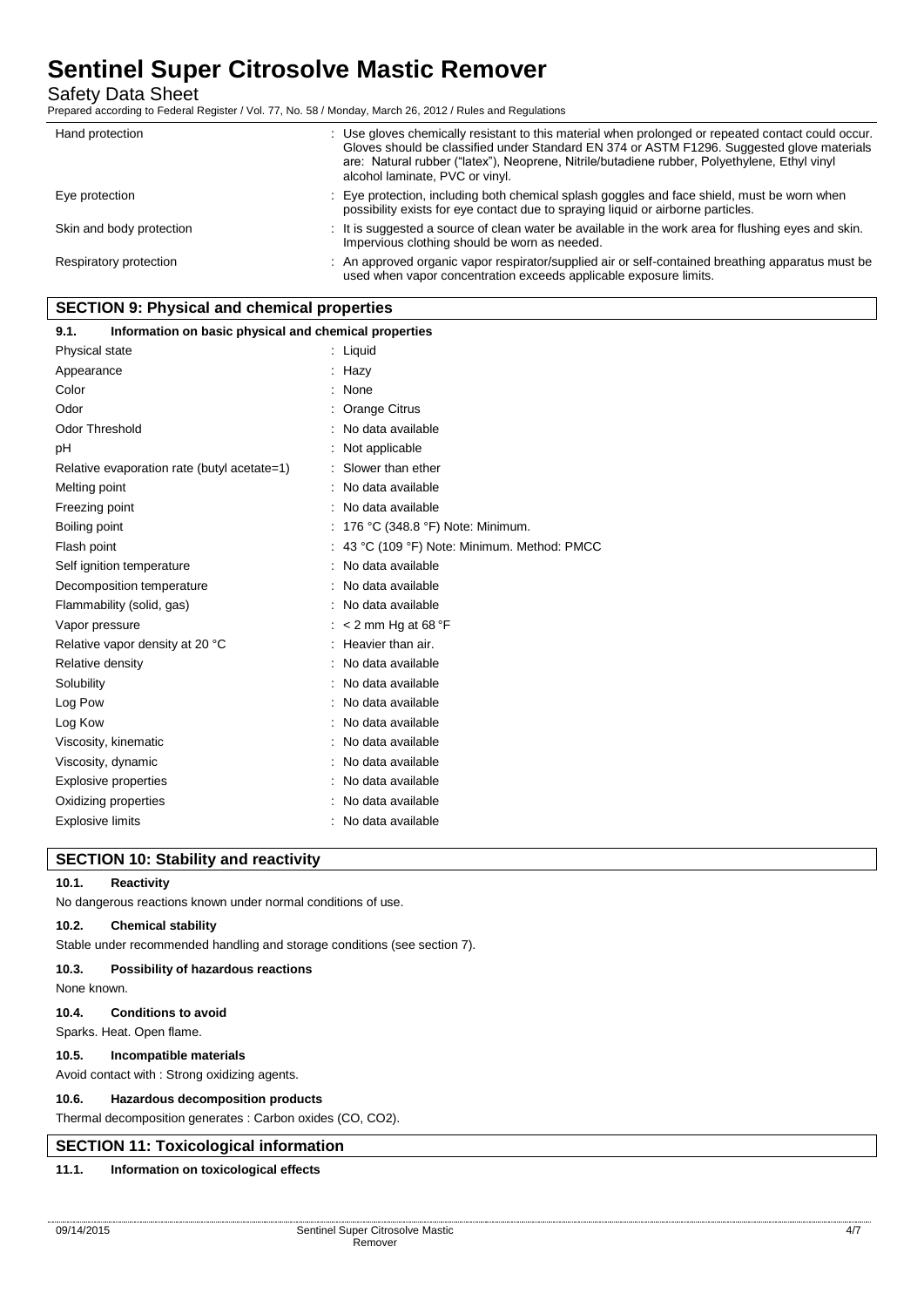Safety Data Sheet

Prepared according to Federal Register / Vol. 77, No. 58 / Monday, March 26, 2012 / Rules and Regulations

| d-Limonene (5989-27-5)                                |  |                                                                                                                                                                                                                                                                                                                                                                                     |  |
|-------------------------------------------------------|--|-------------------------------------------------------------------------------------------------------------------------------------------------------------------------------------------------------------------------------------------------------------------------------------------------------------------------------------------------------------------------------------|--|
| LD50 oral rat                                         |  | $> 2$ g/kg                                                                                                                                                                                                                                                                                                                                                                          |  |
| LD50 dermal rabbit                                    |  | $> 5$ g/kg                                                                                                                                                                                                                                                                                                                                                                          |  |
|                                                       |  |                                                                                                                                                                                                                                                                                                                                                                                     |  |
| 2-(2-butoxyethoxy)ethanol (112-34-5)                  |  |                                                                                                                                                                                                                                                                                                                                                                                     |  |
| LD50 oral rat                                         |  | > 4500 mg/kg                                                                                                                                                                                                                                                                                                                                                                        |  |
| LD50 dermal rabbit                                    |  | > 2500 mg/kg                                                                                                                                                                                                                                                                                                                                                                        |  |
| <b>Surfactant (Proprietary)</b>                       |  |                                                                                                                                                                                                                                                                                                                                                                                     |  |
| LD50 oral rat                                         |  | > 1300 mg/kg                                                                                                                                                                                                                                                                                                                                                                        |  |
| LD50 dermal rabbit                                    |  | $> 2$ g/kg                                                                                                                                                                                                                                                                                                                                                                          |  |
|                                                       |  |                                                                                                                                                                                                                                                                                                                                                                                     |  |
| Skin corrosion/irritation                             |  | : Skin Irritant Category 2                                                                                                                                                                                                                                                                                                                                                          |  |
| Serious eye damage/irritation                         |  | Eye Irritant Category 2                                                                                                                                                                                                                                                                                                                                                             |  |
| Respiratory or skin sensitization                     |  | Skin sensitizer                                                                                                                                                                                                                                                                                                                                                                     |  |
| Germ cell mutagenicity                                |  | Not classified                                                                                                                                                                                                                                                                                                                                                                      |  |
| Carcinogenicity                                       |  | Not classified                                                                                                                                                                                                                                                                                                                                                                      |  |
| Reproductive toxicity                                 |  | Not classified                                                                                                                                                                                                                                                                                                                                                                      |  |
| Specific target organ toxicity (single exposure)      |  | : Not classified                                                                                                                                                                                                                                                                                                                                                                    |  |
| Specific target organ toxicity (repeated<br>exposure) |  | Not classified                                                                                                                                                                                                                                                                                                                                                                      |  |
| Aspiration hazard                                     |  | May be fatal if swallowed and enters airways.                                                                                                                                                                                                                                                                                                                                       |  |
| Symptoms/injuries after inhalation                    |  | Inhalation of excessive concentration of vapors or mists may cause irritation of the nose and<br>throat and signs of nervous system depression (e.g. drowsiness, dizziness, loss of<br>coordination and fatigue). Persons with impaired lung function or asthma-like conditions may<br>experience additional breathing difficulties due to the irritant properties of the material. |  |
| Symptoms/injuries after skin contact                  |  | Contact may cause irritation. Prolonged or repeated exposure to this material may cause<br>redness, burining, drying or cracking of the skin or dermatitis. Persons with pre-existing skin<br>disorders may be more susceptible to the effects of this material.                                                                                                                    |  |
| Symptoms/injuries after eye contact                   |  | Direct contact with the eyes is likely to be irritating. May cause burning, tearing or redness.                                                                                                                                                                                                                                                                                     |  |
| Symptoms/injuries after ingestion                     |  | Ingestion of excessive quantities may cause irritation of the digestive tract.                                                                                                                                                                                                                                                                                                      |  |
| Chronic symptoms                                      |  | No data available.                                                                                                                                                                                                                                                                                                                                                                  |  |

# **SECTION 12: Ecological information**

| 12.1.                                      | Toxicity                         |  |                                                                                                                                                                      |  |  |  |
|--------------------------------------------|----------------------------------|--|----------------------------------------------------------------------------------------------------------------------------------------------------------------------|--|--|--|
| No additional information available        |                                  |  |                                                                                                                                                                      |  |  |  |
| 12.2.                                      | Persistence and degradability    |  |                                                                                                                                                                      |  |  |  |
| No additional information available        |                                  |  |                                                                                                                                                                      |  |  |  |
| 12.3.                                      | <b>Bioaccumulative potential</b> |  |                                                                                                                                                                      |  |  |  |
| No additional information available        |                                  |  |                                                                                                                                                                      |  |  |  |
| 12.4.                                      | <b>Mobility in soil</b>          |  |                                                                                                                                                                      |  |  |  |
| No additional information available        |                                  |  |                                                                                                                                                                      |  |  |  |
| 12.5.                                      | Other adverse effects            |  |                                                                                                                                                                      |  |  |  |
| No additional information available        |                                  |  |                                                                                                                                                                      |  |  |  |
| <b>SECTION 13: Disposal considerations</b> |                                  |  |                                                                                                                                                                      |  |  |  |
| 13.1.                                      | Waste treatment methods          |  |                                                                                                                                                                      |  |  |  |
| Waste treatment methods                    |                                  |  | Do not discharge to public wastewater systems without permit of pollution control authorities. No<br>discharge to surface waters is allowed without an NPDES permit. |  |  |  |
| Waste disposal recommendations             |                                  |  | Dispose in a safe manner in accordance with local/national regulations. Do not allow the product<br>to be released into the environment.                             |  |  |  |
| <b>CECTION 14. Transport information</b>   |                                  |  |                                                                                                                                                                      |  |  |  |

# **SECTION 14: Transport information** In accordance with DOT

Transport document description : Cleaning Compound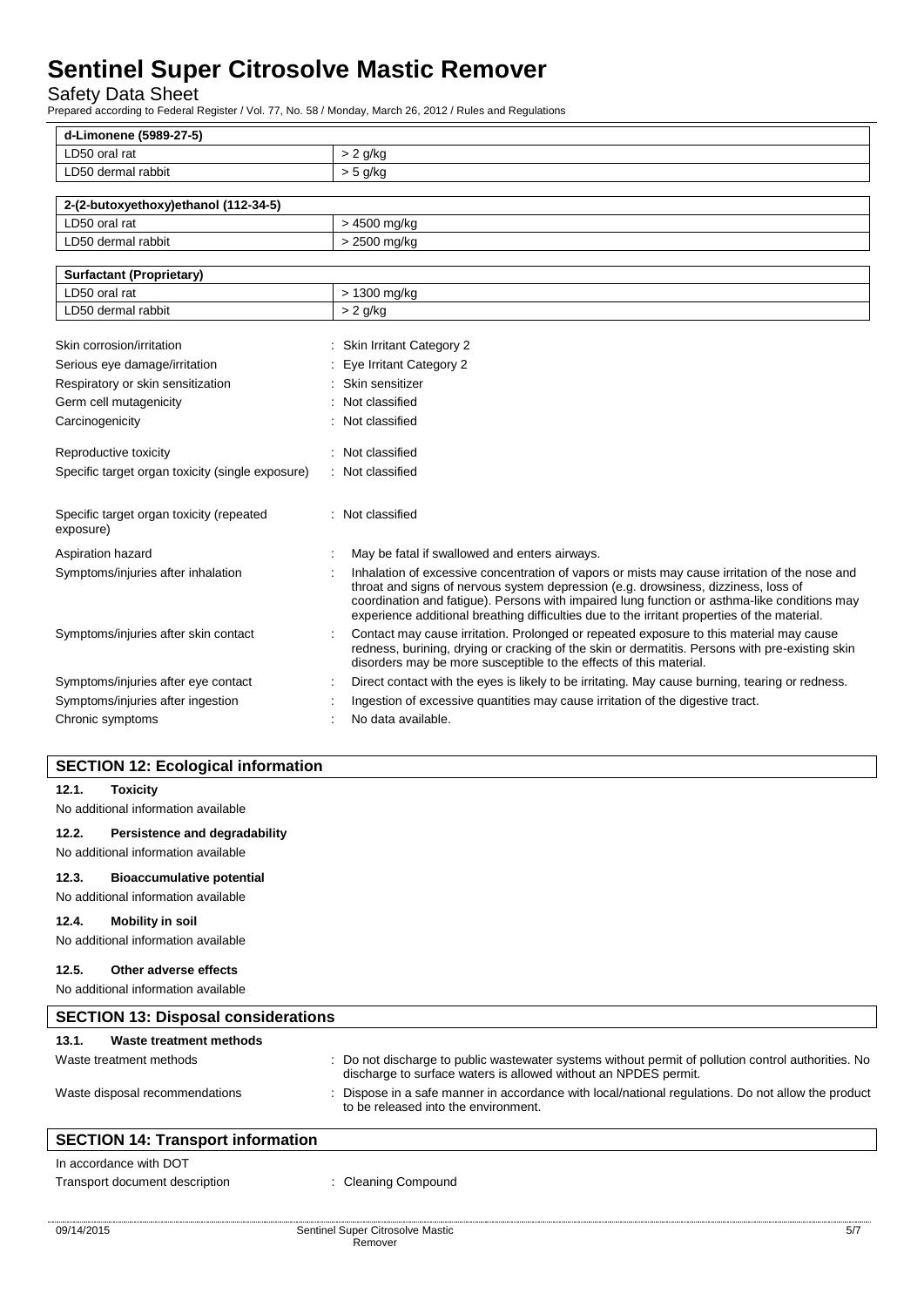Safety Data Sheet

Prepared according to Federal Register / Vol. 77, No. 58 / Monday, March 26, 2012 / Rules and Regulations

Department of Transportation (DOT) Hazard : Not Regulated

**Classes** 

Other information : Not regulated in pkg. of less than 119 gal.

**Transport by sea**

No additional information available

### **Air transport**

No additional information available In accordance with ADR / RID / IMDG / IATA / ADN

## **SECTION 15: Regulatory information**

## **15.1. US Federal regulations**

| <b>Sentinel Super Citrosolve Mastic Remover</b>                                                                                               |                                 |  |  |  |  |  |
|-----------------------------------------------------------------------------------------------------------------------------------------------|---------------------------------|--|--|--|--|--|
| All chemical substances in this product are listed in the EPA (Environmental Protection Agency) TSCA (Toxic Substances Control Act) Inventory |                                 |  |  |  |  |  |
| SARA Section 311/312 Hazard Classes                                                                                                           | Immediate (acute) health hazard |  |  |  |  |  |
|                                                                                                                                               | Fire hazard                     |  |  |  |  |  |

## **d-Limonene (5989-27-5)**

Listed on the United States TSCA (Toxic Substances Control Act) inventory

# **2-(2-butoxyethoxy)ethanol (112-34-5)**

Listed on the United States TSCA (Toxic Substances Control Act) inventory

### **Surfactant (Proprietary)**

Listed on the United States TSCA (Toxic Substances Control Act) inventory

## **15.2. International regulations**

## **CANADA**

## **2-(2-butoxyethoxy)ethanol (112-34-5)**

| Listed on the Canadian DSL (Domestic Substances List) inventory. |
|------------------------------------------------------------------|
|                                                                  |

### **Surfactant (Proprietary)**

Listed on the Canadian DSL (Domestic Substances List) inventory.

No additional information available

## **15.2.2. National regulations**

## **2-(2-butoxyethoxy)ethanol (112-34-5)**

Listed on Inventory of Existing Chemical Substances (IECSC)

Listed on the AICS (the Australian Inventory of Chemical Substances)

Listed on the Japanese ENCS (Existing & New Chemicals Substances) inventory.

Listed on the Korean ECL (Existing Chemical List) inventory.

Listed on the Philippines CCS (Chemicals & Chemical Substances) inventory.

## **Surfactant (Proprietary)**

Listed on Inventory of Existing Chemical Substances (IECSC) Listed on the AICS (the Australian Inventory of Chemical Substances) Listed on the Japanese ENCS (Existing & New Chemicals Substances) inventory. Listed on the Korean ECL (Existing Chemical List) inventory. Listed on the Philippines CCS (Chemicals & Chemical Substances) inventory.

### **15.3. US State regulations**

### **California Proposition 65**

This product does not contain any substances known to the state of California to cause cancer and/or reproductive harm

# 09/14/2015 Sentinel Super Citrosolve Mastic Remover  $6/7$ **SECTION 16: Other information** Indication of changes : Revision 1.0 – 14 September 2015 - New SDS Created. Other information : Author. KAD NFPA health hazard : 1 - Exposure could cause irritation but only minor residual injury even if no treatment is given. NFPA fire hazard **interval in the moderately heated or exposed to relatively high**  $\cdot$  2 - Must be moderately heated or exposed to relatively high temperature before ignition can occur.